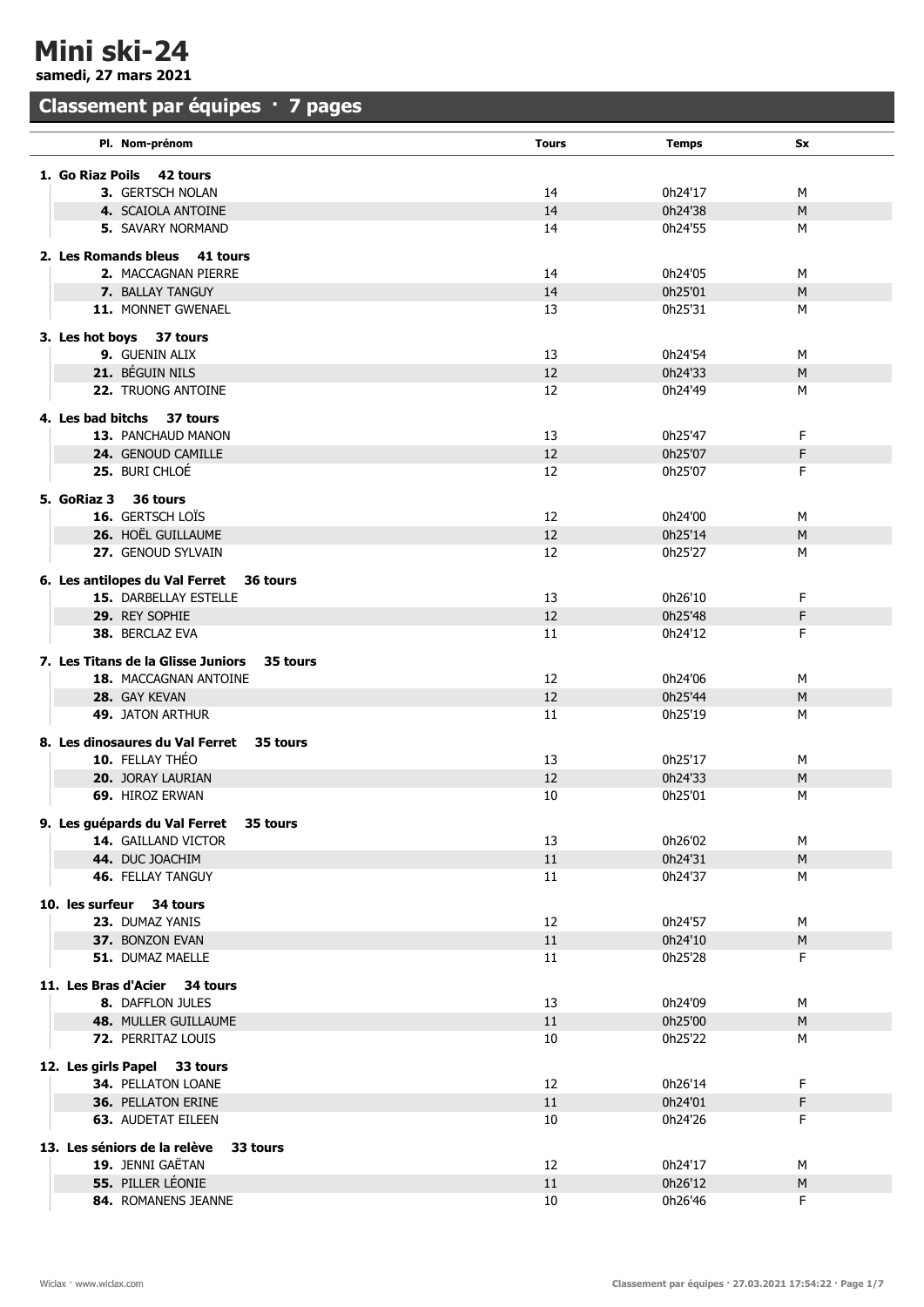| Pl. Nom-prénom                                                   | <b>Tours</b>         | <b>Temps</b>       | Sx      |  |
|------------------------------------------------------------------|----------------------|--------------------|---------|--|
| 14. Girls SC Bex 32 tours                                        |                      |                    |         |  |
| 31. BONVIN CLÉMENCE                                              | 12                   | 0h25'59            | F.      |  |
| <b>50. JATON CAMILLE</b>                                         | 11                   | 0h25'20            | F       |  |
| 96. FLÜCKIGER SVEA                                               | 9                    | 0h24'42            | F.      |  |
|                                                                  |                      |                    |         |  |
| 15. Big Brother is watching you<br>32 tours<br>1. WENZEL TRISTAN | 14                   | 0h24'04            |         |  |
| 52. WENZEL MAGNUS                                                | 11                   | 0h25'53            | м<br>M  |  |
| 190. WENZEL ELLA                                                 | $\overline{7}$       | 0h27'19            | F       |  |
|                                                                  |                      |                    |         |  |
| 16. Les aigles du Val Ferret<br>31 tours<br>54. LATTION CÉLIEN   |                      |                    |         |  |
| 71. MICHELLOD ELSA                                               | 11<br>10             | 0h26'08<br>0h25'06 | М<br>F  |  |
| 83. JACQUEMETTAZ HUGO                                            | 10                   | 0h26'43            | М       |  |
|                                                                  |                      |                    |         |  |
| 17. Les girls Bex 31 tours                                       |                      |                    |         |  |
| 32. BALLAY MARION<br>86. BONZON CAMILLE                          | 12<br>10             | 0h26'02<br>0h26'53 | F<br>F  |  |
| 109. GOLAY MAUDE                                                 | 9                    | 0h25'31            | F       |  |
|                                                                  |                      |                    |         |  |
| 18. GoRiaz 4<br>30 tours                                         |                      |                    |         |  |
| 41. ROSSIER JULIEN                                               | 11                   | 0h24'16            | M       |  |
| 77. GAUTHEY NILS<br>88. BRANDENBERGER PAUL                       | 10<br>9              | 0h25'53<br>0h24'03 | M<br>м  |  |
|                                                                  |                      |                    |         |  |
| 19. Les Fourgs & Le Chasseron<br>30 tours                        |                      |                    |         |  |
| <b>35. ROULET ADRIEN</b>                                         | 11                   | 0h24'00            | м       |  |
| 62. ROLAND LUC<br>114. BREITLER FÉLIX                            | 10<br>9              | 0h24'23<br>0h25'49 | M<br>М  |  |
|                                                                  |                      |                    |         |  |
| 20. Les Choco-Bons<br>30 tours                                   |                      |                    |         |  |
| 40. DAFFLON MARION                                               | 11                   | 0h24'13            | F       |  |
| 80. PERRITAZ CARMEN<br>120. MULLER MARIE                         | 10<br>9              | 0h26'28<br>0h26'46 | F<br>F. |  |
|                                                                  |                      |                    |         |  |
| 21. Fend la Bliz<br>29 tours                                     |                      |                    |         |  |
| 33. BERDOZ JOVIAN                                                | 12                   | 0h26'07            | м       |  |
| 97. DESPLANDS LUCAS<br>126. SITTINGER SACHA                      | 9<br>8               | 0h24'44<br>0h24'22 | M<br>M  |  |
|                                                                  |                      |                    |         |  |
| 29 tours<br>22. vallée de joux 6                                 |                      |                    |         |  |
| 59. BERNEY SÉLINA                                                | 11                   | 0h26'30            | F       |  |
| 116. NOIOSI MATTEO<br>123. ROCHAT SVENJA                         | 9<br>9               | 0h26'08<br>0h27'08 | M<br>F. |  |
|                                                                  |                      |                    |         |  |
| 23. Les Pionniers 28 tours                                       |                      |                    |         |  |
| <b>67. MONNET THOMAS</b>                                         | 10                   | 0h24'53            | м       |  |
| 74. MONNET OLIVIER<br>128. COTTER GABRIEL                        | 10<br>8              | 0h25'46<br>0h24'26 | M       |  |
|                                                                  |                      |                    | м       |  |
| 24. Les cousins ouin ouin<br>28 tours                            |                      |                    |         |  |
| 73. FRÉSARD YAËL                                                 | 10                   | 0h25'22            | M       |  |
| 78. CATTIN NOA<br>137. CATTIN JOHAN                              | 10<br>8              | 0h26'13            | M       |  |
|                                                                  |                      | 0h24'48            | м       |  |
| 25. Où est Charly ? 28 tours                                     |                      |                    |         |  |
| <b>53. PITTIER ELIN</b>                                          | 11                   | 0h26'00            | F.      |  |
| <b>66. PITTIER MILLA</b>                                         | 10<br>$\overline{7}$ | 0h24'52            | F<br>F. |  |
| 180. BARTHEL LUCIE                                               |                      | 0h25'59            |         |  |
| 26. Vallée de Joux 1 28 tours                                    |                      |                    |         |  |
| 30. DUBÉE ZOA                                                    | 12                   | 0h25'49            | F       |  |
| 107. ROCHAT BJÖRN                                                | 9                    | 0h25'15            | M       |  |
| 176. DUBEE YOUMA                                                 | 7                    | 0h25'27            | F.      |  |
| 27. Les Glisseurs font du ski<br>27 tours                        |                      |                    |         |  |
| <b>60.</b> DESCHENAUX SALOMÉ                                     | 10                   | 0h24'19            | F       |  |
| 103. COURTIN HUGO                                                | 9                    | 0h25'05            | M       |  |
| 127. CLERC ROXANE                                                | 8                    | 0h24'23            | F.      |  |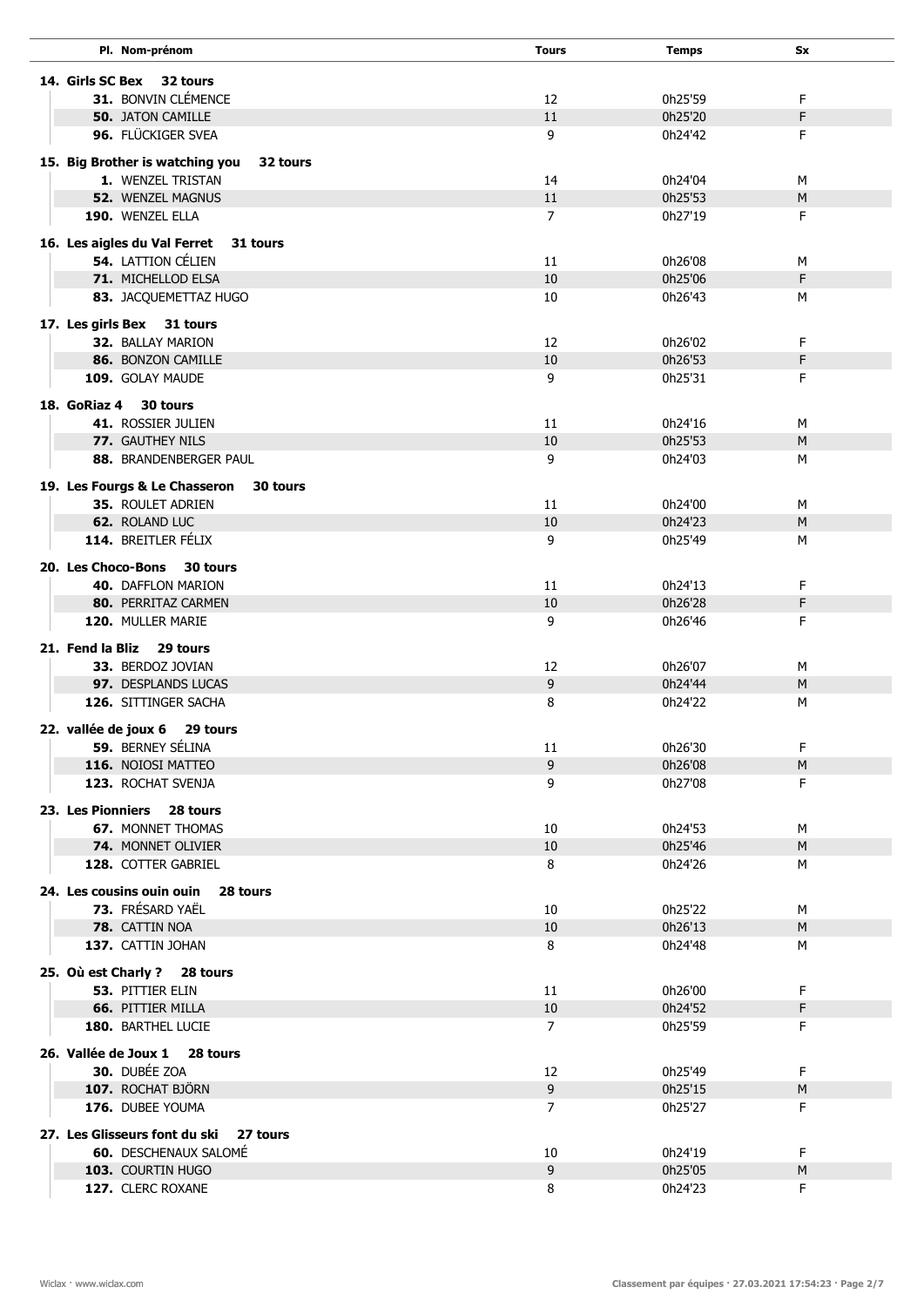| Pl. Nom-prénom                             | <b>Tours</b>   | <b>Temps</b>       | Sx      |  |
|--------------------------------------------|----------------|--------------------|---------|--|
| 27 tours<br>28. Les toucans                |                |                    |         |  |
| <b>65.</b> TISSIÈRES NOÉ                   | 10             | 0h24'37            | м       |  |
| 105. TISSIÈRES CLÉMENCE                    | 9              | 0h25'08            | F       |  |
| <b>135. TISSIÈRES FLAVIE</b>               | 8              | 0h24'43            | F       |  |
|                                            |                |                    |         |  |
| 29. Super Haut Jura Ski 2 27 tours         |                |                    |         |  |
| 90. CORTINOVIS OSCAR                       | 9              | 0h24'15            | M       |  |
| 110. PETITJEAN EMMA                        | 9              | 0h25'31            | M       |  |
| 115. CREUZET GASTON                        | 9              | 0h26'08            | м       |  |
| 30. Super Haut Jura Ski 1<br>27 tours      |                |                    |         |  |
| 85. BILLET ELOUAN                          | 10             | 0h26'53            | M       |  |
| 102. GUIGUE VICTOR                         | 9              | 0h25'01            | M       |  |
| 129. HUMBERT NOA                           | 8              | 0h24'31            | м       |  |
| 31. Vallée de Joux 4 27 tours              |                |                    |         |  |
| <b>56. DUBEE SWANN</b>                     | 11             | 0h26'20            | м       |  |
| 100. TALAND GABRIEL                        | 9              | 0h24'59            | M       |  |
| 170. STERN JUSTIN                          | $\overline{7}$ | 0h25'08            | м       |  |
| 32. Vallée de Joux 2 27 tours              |                |                    |         |  |
| <b>68. BERNEY DORIAN</b>                   | 10             | 0h25'00            | м       |  |
| 112. PIGUET NAÏM                           | 9              | 0h25'36            | M       |  |
| 147. GOLAY ISALINE                         | 8              | 0h26'30            | F       |  |
|                                            |                |                    |         |  |
| 33. Vallée de Joux 3 27 tours              |                |                    |         |  |
| 17. GOLAY LÉO<br>121. TALAND AURÉLIEN      | 12             | 0h24'00            | м       |  |
| 194. MORLET FLORENT                        | 9<br>6         | 0h26'55<br>0h24'01 | M<br>м  |  |
|                                            |                |                    |         |  |
| 34. Vallée de Joux 7 27 tours              |                |                    |         |  |
| 43. PENSEYRES ZACCHARY                     | 11             | 0h24'31            | M       |  |
| 124. PENSEYRES MALICK                      | 9              | 0h27'14            | M       |  |
| 168. HAUSER LOIC                           | 7              | 0h24'49            | м       |  |
| 35. Les Etoiles de Grattavache<br>26 tours |                |                    |         |  |
| <b>64. NOURDIN KERAN</b>                   | 10             | 0h24'35            | м       |  |
| <b>91. NOURDIN MATHIAS</b>                 | 9              | 0h24'24            | M       |  |
| 169. FUSO SAMMY                            | $\overline{7}$ | 0h25'04            | м       |  |
| 36. Les terreurs de la Vue<br>26 tours     |                |                    |         |  |
| 99. LAUENSTEIN ERIK                        | 9              | 0h24'58            | М       |  |
| 101. NAPPIOT THÉO                          | 9              | 0h25'01            | M       |  |
| 134. NAGUEL NOAM                           | 8              | 0h24'43            | М       |  |
| 37. Les Compères 26 tours                  |                |                    |         |  |
| <b>61. MORIER ETHAN</b>                    | 10             | 0h24'21            | М       |  |
| 132. RUBIN ADRIEN                          | 8              | 0h24'38            | M       |  |
| 141. ROURE HUGO                            | 8              | 0h25'28            | м       |  |
| 38. Les lions du Val Ferret 26 tours       |                |                    |         |  |
| 79. MICHELLOD CHLOE                        | 10             | 0h26'20            | F       |  |
| 98. BESSON ELIAS                           | $\overline{9}$ | 0h24'45            | M       |  |
| 161. MICHELLOD ROBIN                       | 7              | 0h24'07            | М       |  |
| 39. Vallée de Joux 5 26 tours              |                |                    |         |  |
| 76. PIGUET LISON                           | 10             | 0h25'47            | F.      |  |
| 138. CAPT LOUIS                            | 8              | 0h24'49            | M       |  |
| 142. RAOUX MÉLYNE                          | 8              | 0h25'42            | F       |  |
| 40. Les coccinelles 26 tours               |                |                    |         |  |
| 70. DECKER ENORA                           | 10             | 0h25'03            | F       |  |
| 148. BARTHEL ZOÉ                           | 8              | 0h26'46            | F.      |  |
| 158. NAPPIOT LINE                          | 8              | 0h27'54            | F.      |  |
|                                            |                |                    |         |  |
| 41. Les B-rocket 26 tours                  |                |                    |         |  |
| 111. FLÜCKIGER STYAN                       | 9              | 0h25'32            | м       |  |
| 113. MAURON CLEO                           | 9<br>8         | 0h25'37<br>0h27'14 | F<br>F. |  |
| 153. BONVIN LUCIE                          |                |                    |         |  |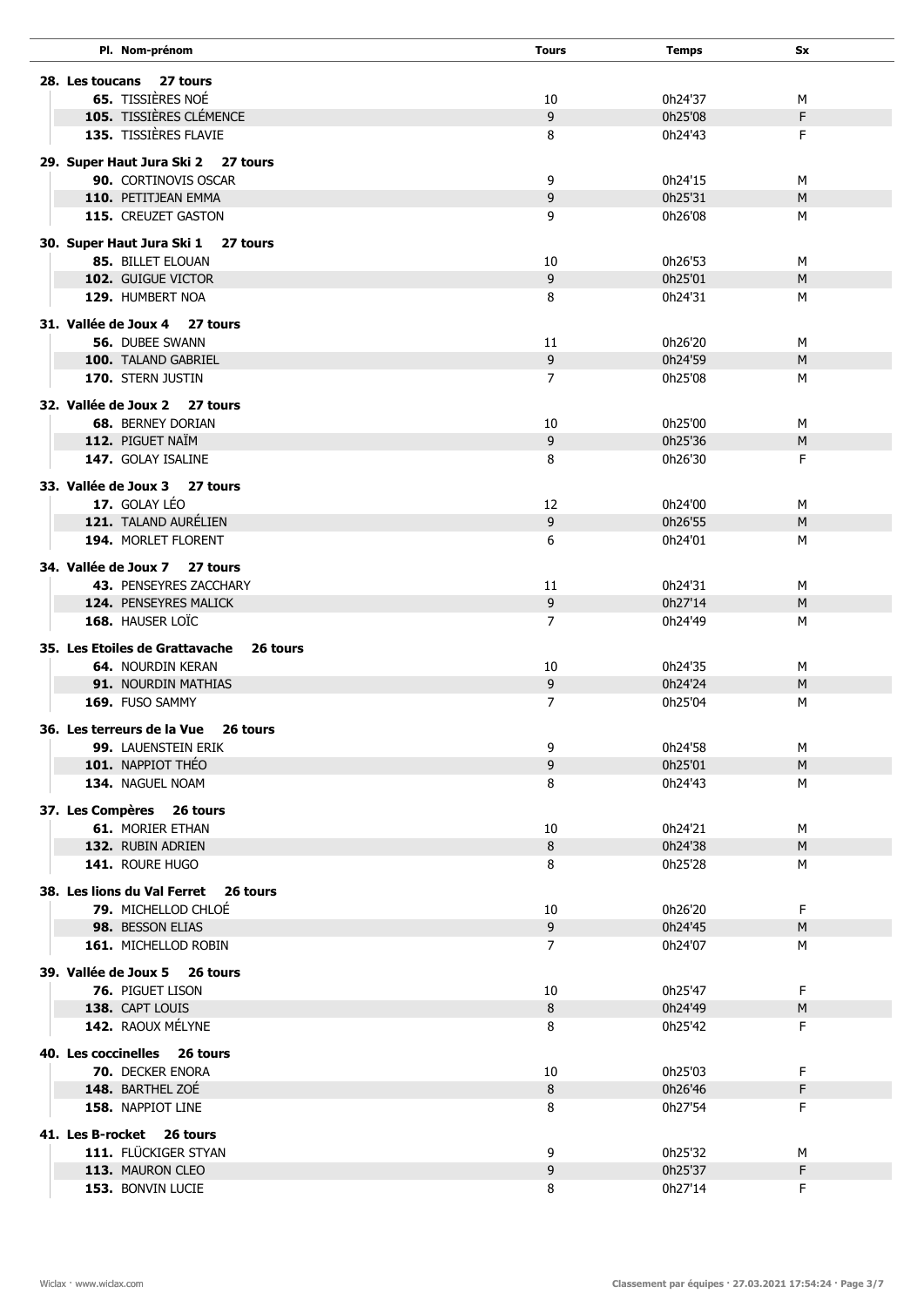| Pl. Nom-prénom                                        | <b>Tours</b>        | <b>Temps</b>       | <b>Sx</b> |  |
|-------------------------------------------------------|---------------------|--------------------|-----------|--|
| 42. GoRiaz 5<br>26 tours                              |                     |                    |           |  |
| <b>58. SCAIOLA PAUL</b>                               | 11                  | 0h26'25            | М         |  |
| 156. GAUTHEY TIM                                      | 8                   | 0h27'46            | M         |  |
| 181. GREMAUD YOHAN                                    | $\overline{7}$      | 0h26'03            | М         |  |
|                                                       |                     |                    |           |  |
| 43. Les gazelles du Val Ferret<br>25 tours            |                     |                    |           |  |
| 94. GAILLAND LUNA                                     | 9                   | 0h24'39            | F         |  |
| 95. TUCKER RÉMIE                                      | 9                   | 0h24'40            | M         |  |
| 182. CARRON JULIE                                     | $\overline{7}$      | 0h26'07            | F         |  |
| 44. Cool Rasta<br>25 tours                            |                     |                    |           |  |
| <b>39. PELLATON ETHAN</b>                             | 11                  | 0h24'12            | М         |  |
| 157. FAIVRE JUSTIN                                    | 8                   | 0h27'50            | M         |  |
| <b>200. AUDETAT EVAN</b>                              | 6                   | 0h24'30            | M         |  |
|                                                       |                     |                    |           |  |
| 45. Les Salopettes 25 tours                           |                     |                    |           |  |
| 82. FAIVRE AURÉLIEN                                   | 10                  | 0h26'34            | М         |  |
| 108. STÄHLI LUCAS                                     | 9                   | 0h25'25            | M         |  |
| 215. CRIVELLI MATHYS                                  | 6                   | 0h26'20            | М         |  |
| 46. Les potes du ski 25 tours                         |                     |                    |           |  |
| 118. FROIDEVEAUX LÉO                                  | 9                   | 0h26'35            | М         |  |
| 133. TCHIREN MATHÉO                                   | 8                   | 0h24'40            | M         |  |
| <b>155. VUILLE MAXIME</b>                             | 8                   | 0h27'32            | М         |  |
|                                                       |                     |                    |           |  |
| 47. Les bananes bleues<br>24 tours<br>89. TRUONG NILS | 9                   | 0h24'09            | М         |  |
| <b>125. NEUHAUS THIBAUT</b>                           | 8                   | 0h24'10            | M         |  |
| 173. BÉGUIN FLORE                                     | $\overline{7}$      | 0h25'18            | F.        |  |
|                                                       |                     |                    |           |  |
| 48. GoRiaz 6<br>24 tours                              |                     |                    |           |  |
| 136. GREMAUD CÉLIA                                    | 8                   | 0h24'46            | F.        |  |
| <b>143. GAUTHEY ESTELLE</b>                           | 8                   | 0h25'46            | M         |  |
| 146. FIORE CHIARA                                     | 8                   | 0h26'29            | м         |  |
| 49. Les touristes 24 tours                            |                     |                    |           |  |
| 104. BERRA ADRIEN                                     | 9                   | 0h25'06            | М         |  |
| 154. PERRIN EMILIEN                                   | 8                   | 0h27'15            | M         |  |
| 179. CLÉMENT ALAIN                                    | $\overline{7}$      | 0h25'56            | М         |  |
|                                                       |                     |                    |           |  |
| 50. Les Vahinés<br>24 tours                           |                     |                    |           |  |
| 57. SCHEIDEGGER LÉANE                                 | 11                  | 0h26'25            | F         |  |
| 167. SCHEIDEGGER MATHIEU<br>220. SCHEIDEGGER ZOÉ      | $\overline{7}$<br>6 | 0h24'39<br>0h27'07 | M<br>F.   |  |
|                                                       |                     |                    |           |  |
| 51. Les Glisseurs font du ski 2<br>24 tours           |                     |                    |           |  |
| 117. MORET LÉO                                        | 9                   | 0h26'32            | М         |  |
| 149. COURTIN ERWAN                                    | 8                   | 0h26'55            | M         |  |
| 184. SCHALLER ELIAS                                   | 7                   | 0h26'31            | м         |  |
| 52. Stella Alpina Genève 23 tours                     |                     |                    |           |  |
| 75. LAMBERT TELMA                                     | 10                  | 0h25'47            | F.        |  |
| 81. PAPPALARDO TIAGO                                  | 10                  | 0h26'29            | M         |  |
| 251. DAYER MAËL                                       | 3                   | 0h06'53            | М         |  |
|                                                       |                     |                    |           |  |
| 53. Chasseron 1 23 tours                              |                     |                    |           |  |
| 150. GENOUD OCÉANE                                    | 8                   | 0h27'00            | F         |  |
| 151. RÜNBELI CELIA                                    | 8                   | 0h27'08            | F         |  |
| 159. GENOUD KELLY                                     | $\overline{7}$      | 0h23'35            | F.        |  |
| 54. Les Miss Goupils 23 tours                         |                     |                    |           |  |
| 122. PITTET MARIE                                     | 9                   | 0h27'00            | F         |  |
| 130. ARENA MAËLLE                                     | 8                   | 0h24'33            | F         |  |
| 210. RUIZ EADE LARA                                   | 6                   | 0h25'29            | F.        |  |
| 55. Les petits fondus<br>23 tours                     |                     |                    |           |  |
| 106. BUCHS ELIO                                       | 9                   | 0h25'14            | м         |  |
| 171. RUBIN BEN                                        | $\overline{7}$      | 0h25'14            | M         |  |
| 193. CLOT SVEN                                        | $\overline{7}$      | 0h28'17            | м         |  |
|                                                       |                     |                    |           |  |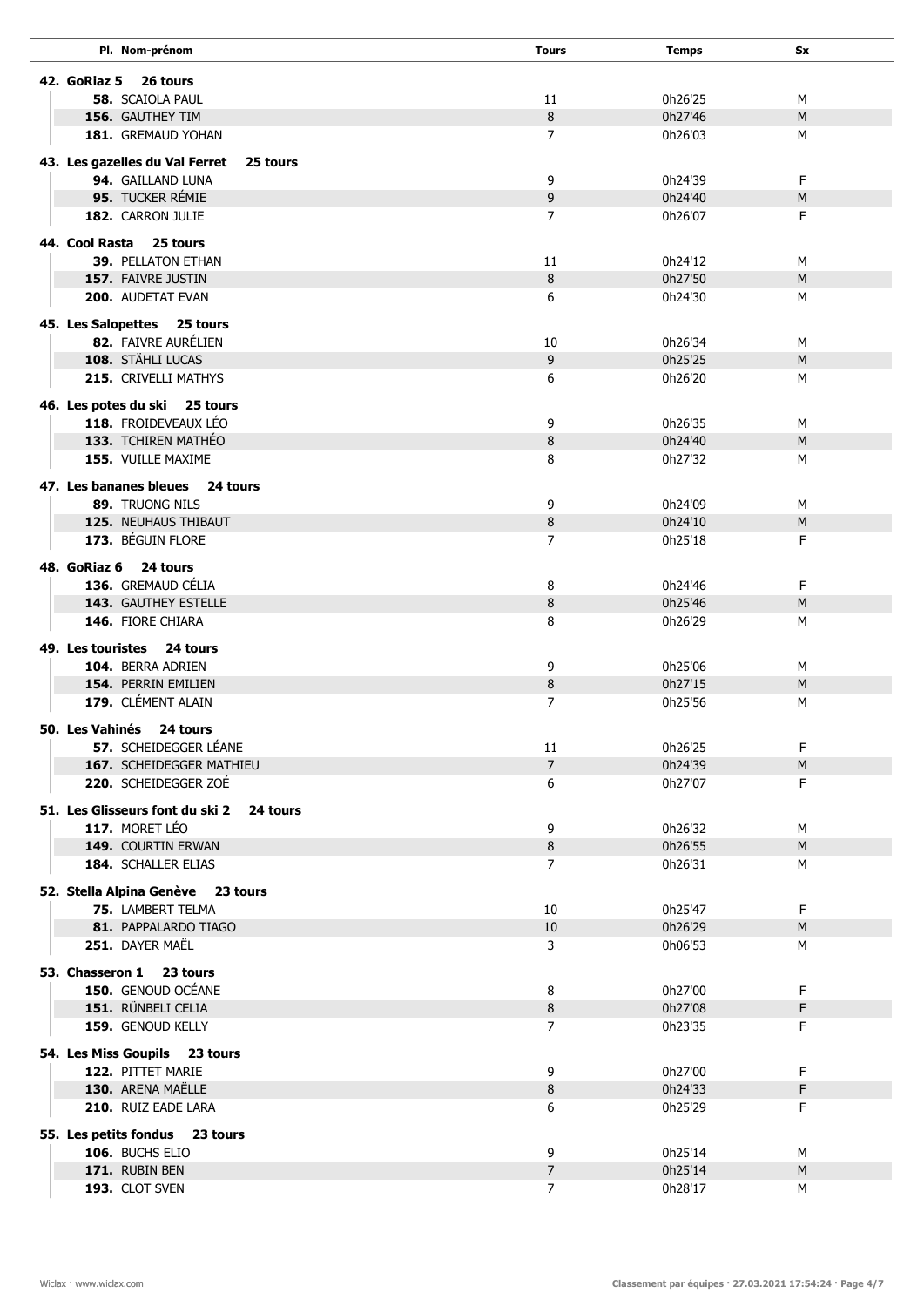| Pl. Nom-prénom                              | <b>Tours</b>   | Temps   | <b>Sx</b> |  |
|---------------------------------------------|----------------|---------|-----------|--|
|                                             |                |         |           |  |
| 56. SuperHero<br>23 tours                   |                |         |           |  |
| <b>45. LAUENSTEIN WILMA</b>                 | 11             | 0h24'33 | F         |  |
| <b>204. LAUENSTEIN MATTI</b>                | 6              | 0h25'14 | M         |  |
| 224. FERRARI TÉO                            | 6              | 0h27'42 | М         |  |
| 57. LES BAD BOYS 22 tours                   |                |         |           |  |
| <b>42. ZUFFEREY FIONA</b>                   | 11             | 0h24'17 | F.        |  |
|                                             |                | 0h24'48 |           |  |
| 47. PERRITAZ JEANNE                         | 11             |         | F         |  |
| 58. Les Schtroumpfs fondeurs<br>22 tours    |                |         |           |  |
| 87. JACQUEMETTAZ MAXIME                     | 9              | 0h24'02 | М         |  |
| 165. JACQUEMETTAZ EMILIE                    | $\overline{7}$ | 0h24'16 | F         |  |
| 207. JEAN FÉLICIEN                          | 6              | 0h25'19 | м         |  |
|                                             |                |         |           |  |
| 59. GoRiaz 8 22 tours                       |                |         |           |  |
| <b>92. ROSSIER MATTHIEU</b>                 | 9              | 0h24'25 | M         |  |
| 139. GREMAUD ROBIN                          | 8              | 0h25'12 | M         |  |
| 228. ROSSIER JONATHAN                       | 5              | 0h24'35 | М         |  |
| 60. Les Super Clowns 22 tours               |                |         |           |  |
| <b>12. PELLATON LISA</b>                    | 13             | 0h25'46 | F         |  |
| 216. VUILLEUMEZ THÉO                        | 6              | 0h26'31 | M         |  |
|                                             |                |         |           |  |
| 252. VUILLEUMEZ NOLAN                       | 3              | 0h25'32 | М         |  |
| 61. Fifi Brindacier 22 tours                |                |         |           |  |
| 152. MULLER FANNY                           | 8              | 0h27'10 | F         |  |
| 175. CASTELLA JULIA                         | $\overline{7}$ | 0h25'23 | M         |  |
| 177. GACHET JEANNE                          | $\overline{7}$ | 0h25'46 | F         |  |
|                                             |                |         |           |  |
| 62. Les Glisseurs font du ski 3<br>21 tours |                |         |           |  |
| 160. PRATLEY SIMON                          | 7              | 0h24'05 | М         |  |
| 162. ESPOSTO ISMAËLE                        | $\overline{7}$ | 0h24'11 | M         |  |
| 186. COURTIN ZOÉ                            | 7              | 0h26'39 | F         |  |
| 63. Les chacals du ski<br>21 tours          |                |         |           |  |
| 131. FORCLAZ AMANDINE                       | 8              | 0h24'36 | F         |  |
| 163. RONG CÉLIA                             | $\overline{7}$ | 0h24'13 | F         |  |
| 223. NADOBNY ARTHUR                         | 6              | 0h27'17 | М         |  |
|                                             |                |         |           |  |
| 64. Les chevaliers noirs<br>21 tours        |                |         |           |  |
| 164. MULLER ANTOINE                         | $\overline{7}$ | 0h24'14 | М         |  |
| 166. BUSSARD FERDINAND                      | $\overline{7}$ | 0h24'17 | M         |  |
| 189. STAREMBERG MAX                         | $\overline{7}$ | 0h26'56 | М         |  |
| 65. Chasseron 2 21 tours                    |                |         |           |  |
| 144. ROULET KÉLIA                           | 8              | 0h26'08 | М         |  |
| 172. RÜMBELI MATTEO                         | $\overline{7}$ | 0h25'15 | M         |  |
| 206. ROULET NIELS                           | 6              | 0h25'17 | м         |  |
|                                             |                |         |           |  |
| 66. GoRiaz 7 21 tours                       |                |         |           |  |
| <b>140. FRAGNIÈRE CHARLINE</b>              | 8              | 0h25'18 | м         |  |
| 187. MORGAN FELICIA                         | $\overline{7}$ | 0h26'41 | M         |  |
| 205. CHARRIÈRE JULIETTE                     | 6              | 0h25'15 | м         |  |
| 67. Les toucans du Val Ferret               |                |         |           |  |
| 21 tours<br>174. COPT THÉOPHILE             |                |         |           |  |
|                                             | $\overline{7}$ | 0h25'21 | м         |  |
| 178. FELLAY ALEXIS                          | $\overline{7}$ | 0h25'55 | M         |  |
| 188. FELLAY CAMILLE                         | $\overline{7}$ | 0h26'51 | м         |  |
| 68. INDIVIDUEL 20 tours                     |                |         |           |  |
| <b>6. COTTIER LUC</b>                       | 14             | 0h24'59 | М         |  |
| 211. NAGUEL BASTIEN                         | 6              | 0h25'35 | M         |  |
|                                             |                |         |           |  |
| 69. Les 3 mousquetaires<br>20 tours         |                |         |           |  |
| 145. RONG MATHIEU                           | 8              | 0h26'13 | M         |  |
| 192. MONNET PAUL                            | $\overline{7}$ | 0h27'52 | M         |  |
| 240. FORCLAZ ROSE                           | 5              | 0h29'49 | F.        |  |
| 70. Les avatars 18 tours                    |                |         |           |  |
| 93. GENET GAETAN                            | 9              | 0h24'28 | М         |  |
| 119. JATON CÉSAR                            | 9              | 0h26'39 | M         |  |
|                                             |                |         |           |  |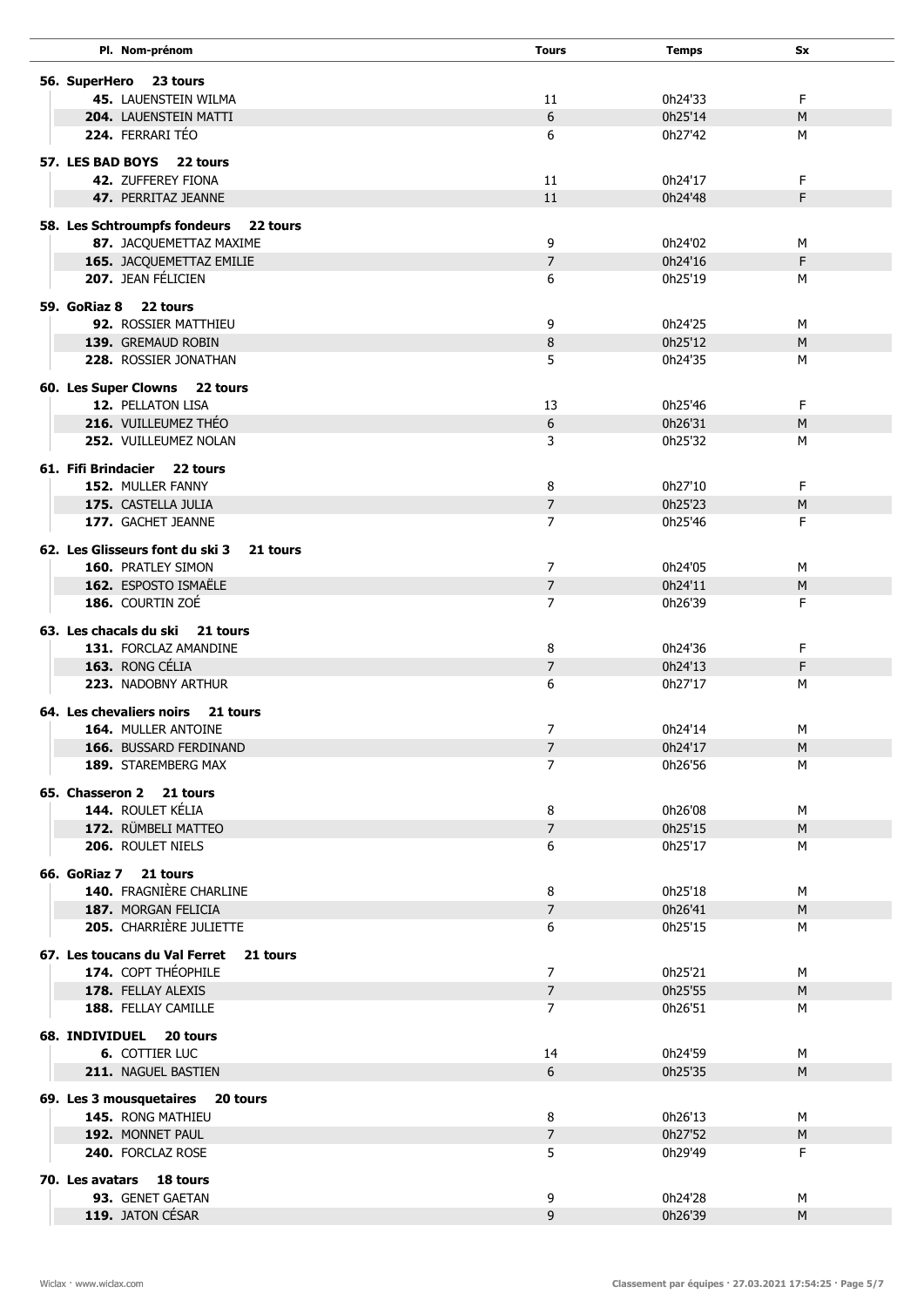|                     | Pl. Nom-prénom                                    |          | <b>Tours</b>   | <b>Temps</b>       | Sx      |  |
|---------------------|---------------------------------------------------|----------|----------------|--------------------|---------|--|
|                     |                                                   |          |                |                    |         |  |
|                     | 71. Les "Skigous" 18 tours<br>183. FAIVRE LÉO     |          | 7              | 0h26'28            | м       |  |
|                     | 191. HEGER JULES                                  |          | $\overline{7}$ | 0h27'39            | M       |  |
|                     | 244. HALDIMANN ETHAN                              |          | 4              | 0h25'37            | М       |  |
|                     |                                                   |          |                |                    |         |  |
|                     | 72. Les papillons du Val Ferret                   | 18 tours |                |                    |         |  |
|                     | 202. BESSON NAOMIE                                |          | 6              | 0h24'49            | М       |  |
|                     | 213. CRETTENAND LANA                              |          | 6              | 0h25'56            | M       |  |
|                     | <b>221. CARRON CHARLOTTE</b>                      |          | 6              | 0h27'11            | М       |  |
| 73. Les mini titans | <b>18 tours</b>                                   |          |                |                    |         |  |
|                     | 203. BLANCHARD BJÖRN                              |          | 6              | 0h25'14            | М       |  |
|                     | 209. JATON EMILIEN                                |          | 6              | 0h25'22            | M       |  |
|                     | 225. PIGNAT SALOMÉ                                |          | 6              | 0h27'46            | F.      |  |
|                     | 74. Speed renard 17 tours                         |          |                |                    |         |  |
|                     | 196. DESPLANDS CHLOÉ                              |          | 6              | 0h24'04            | F.      |  |
|                     | 201. RUBIN LÉO                                    |          | 6              | 0h24'45            | M       |  |
|                     | 230. NICOLLIER AMANDINE                           |          | 5              | 0h24'49            | F.      |  |
|                     |                                                   |          |                |                    |         |  |
|                     | 75. Les Fonceurs 17 tours                         |          |                |                    |         |  |
|                     | 198. GREMAUD OSCAR                                |          | 6              | 0h24'15            | м       |  |
|                     | 217. DAFFLON TOM                                  |          | 6              | 0h26'43            | M       |  |
|                     | 232. ROSSIER DAVID                                |          | 5              | 0h25'07            | М       |  |
| 76. Les "MAN"       | 17 tours                                          |          |                |                    |         |  |
|                     | 218. VERMOT MANON                                 |          | 6              | 0h26'50            | М       |  |
|                     | 226. RÖTHLIN NAYLA                                |          | 6              | 0h28'13            | M       |  |
|                     | 235. MATTHEY AGATHE                               |          | 5              | 0h26'15            | F.      |  |
|                     | 77. GoRiaz 9 17 tours                             |          |                |                    |         |  |
|                     | 219. MONNEY AMANDINE                              |          | 6              | 0h27'01            | F       |  |
|                     | 227. SCHUWEY NOËLY                                |          | 6              | 0h28'52            | F       |  |
|                     | 237. REMY EMMA                                    |          | 5              | 0h28'17            | м       |  |
|                     |                                                   |          |                |                    |         |  |
|                     | 78. Imfang les "noirs et bleus"                   | 16 tours |                |                    |         |  |
|                     | 199. BEAUD APOLLINE<br><b>214. SCHUWEY FABIEN</b> |          | 6              | 0h24'20<br>0h26'18 | F.<br>M |  |
|                     | 241. CALLEWAERT CHLOÉ                             |          | 6<br>4         | 0h24'34            | М       |  |
|                     |                                                   |          |                |                    |         |  |
|                     | 79. Les Cradzets 16 tours                         |          |                |                    |         |  |
|                     | 212. COSSETTO EWAN                                |          | 6              | 0h25'40            | М       |  |
|                     | 222. COSSETTO LINO                                |          | 6              | 0h27'14            | M       |  |
|                     | 246. GINET GORDON                                 |          | 4              | 0h26'06            | м       |  |
|                     | 80. Les petits champions 15 tours                 |          |                |                    |         |  |
|                     | 195. BERDOZ GASTON                                |          | 6              | 0h24'03            | М       |  |
|                     | 238. FIVAT PIERRE                                 |          | 5              | 0h28'45            | M       |  |
|                     | 248. GUILLOD BAPTISTE                             |          | 4              | 0h28'23            | м       |  |
|                     | 81. Les bronzés font du fond 15 tours             |          |                |                    |         |  |
|                     | <b>208. OBERHAUSER DENIS</b>                      |          | 6              | 0h25'21            | М       |  |
|                     | 231. BERRA AMANDINE                               |          | 5              | 0h24'59            | M       |  |
|                     | <b>250. OBERHAUSER ALEXIS</b>                     |          | 4              | 0h28'50            | м       |  |
|                     | 82. Les mini fusées de Im Fang                    | 15 tours |                |                    |         |  |
|                     | 229. GACHET CHARLES                               |          | 5              | 0h24'42            | м       |  |
|                     | 234. TRACHSEL LUCA                                |          | 5              | 0h26'00            | M       |  |
|                     | 236. CHARRIÈRE RAPHAËL                            |          | 5              | 0h26'30            | м       |  |
|                     |                                                   |          |                |                    |         |  |
|                     | 83. Les sweet cheese 14 tours                     |          |                |                    |         |  |
|                     | 197. BUCHS NAYLA                                  |          | 6              | 0h24'05            | F       |  |
|                     | 242. DESPLANDS LETICIA                            |          | $\overline{4}$ | 0h24'56            | M       |  |
|                     | 245. RUBIN MAE                                    |          | 4              | 0h26'04            | м       |  |
|                     | 84. Les Schmidou 13 tours                         |          |                |                    |         |  |
|                     | 239. SCHMIDT NAËLLE                               |          | 5              | 0h28'53            | М       |  |
|                     | 247. SCHMIDT LOEN                                 |          | 4              | 0h27'50            | M       |  |
|                     | 249. SCHMIDT JONAH                                |          | 4              | 0h28'25            | М       |  |